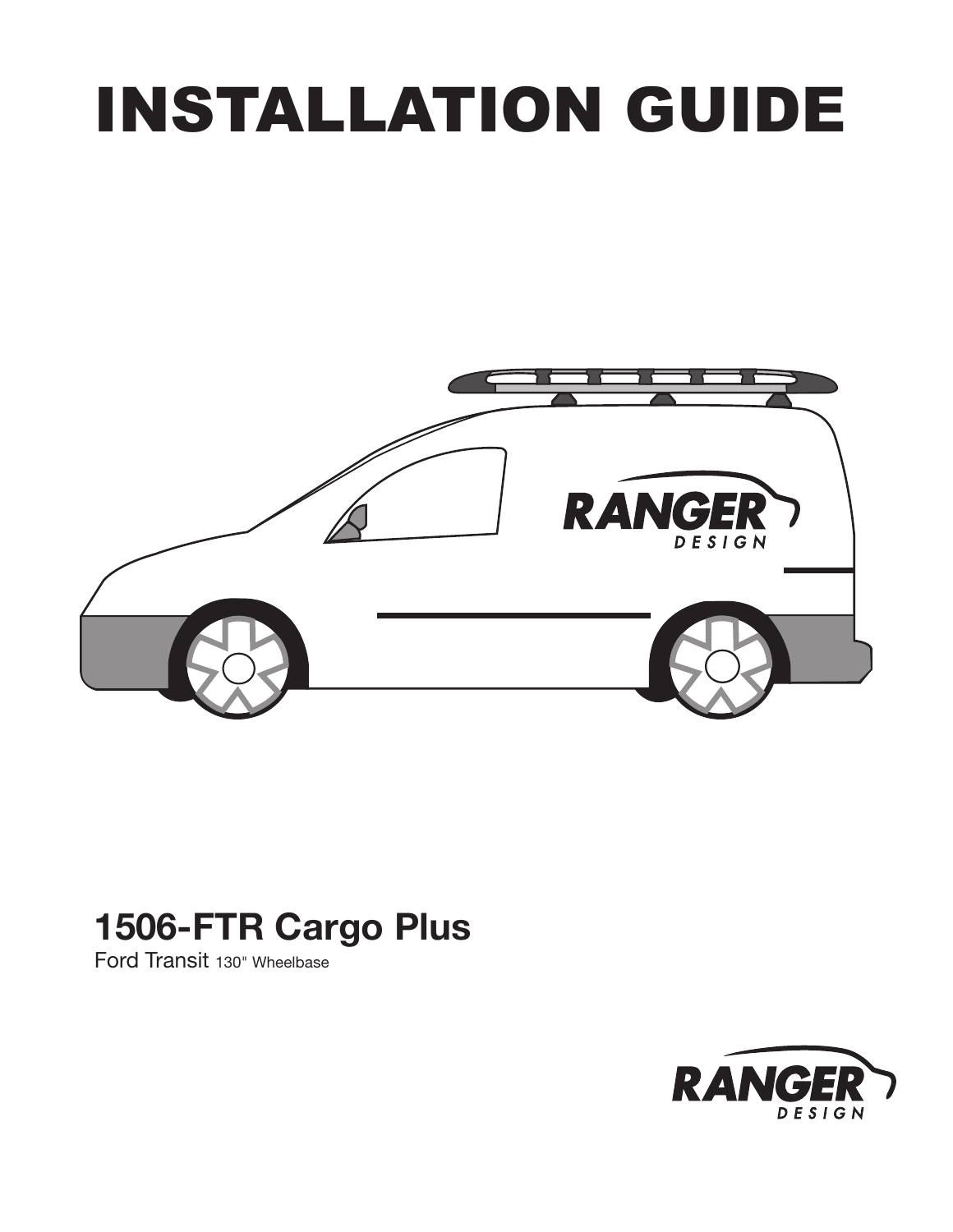# PHASE 1 - ASSEMBLY 1.1 SETUP

1.1.2 Verify all parts are present.

#### 15-U4005 BOX



15-U1002 BOX



15-U3002 BOX



15-U2002 BOX

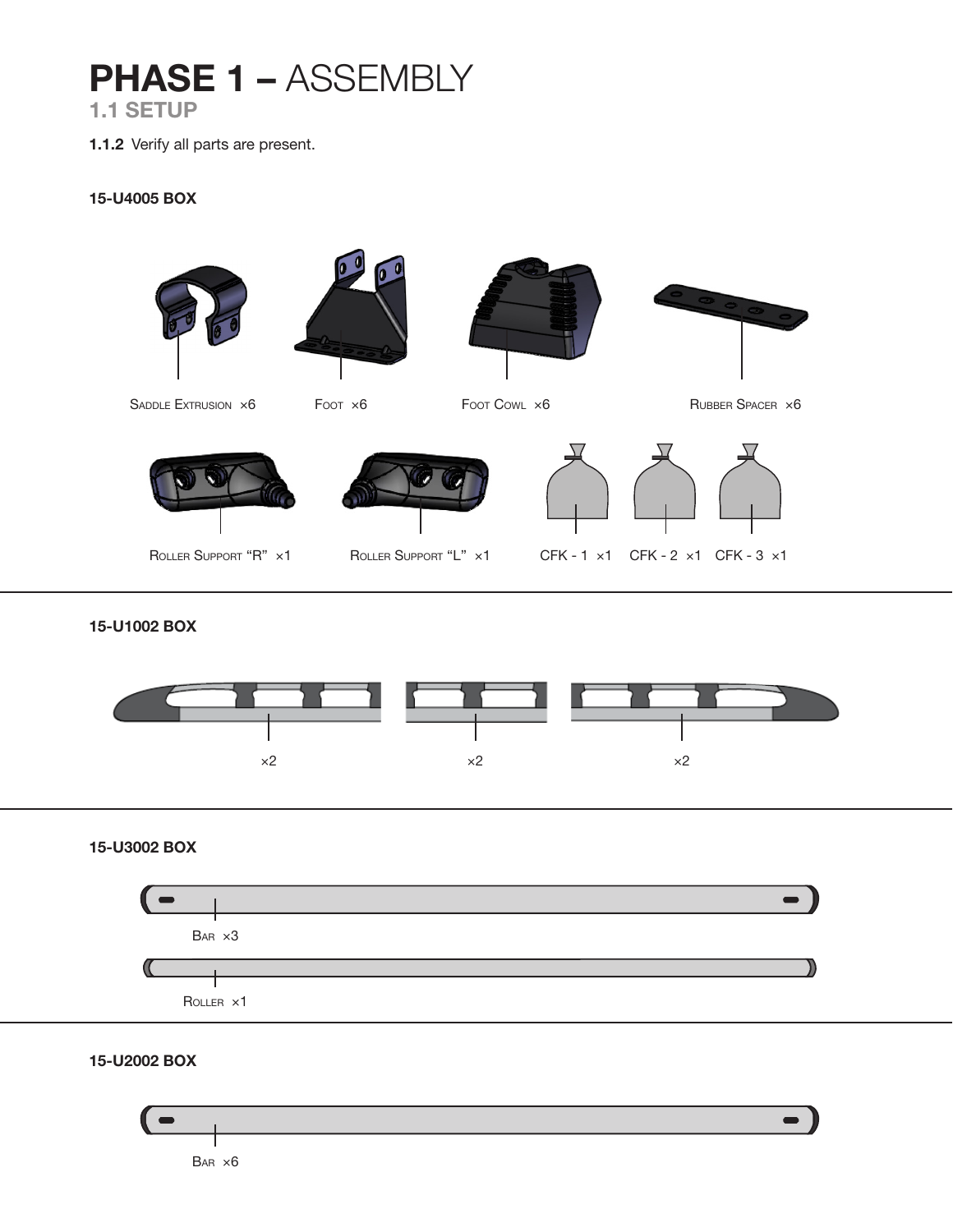HARDWARE





Ш

 $(M8 \times 65) \times 16$  ( $M8 \times 25) \times 6$ 







( M8 ) ×1

# REQUIRED ITEMS



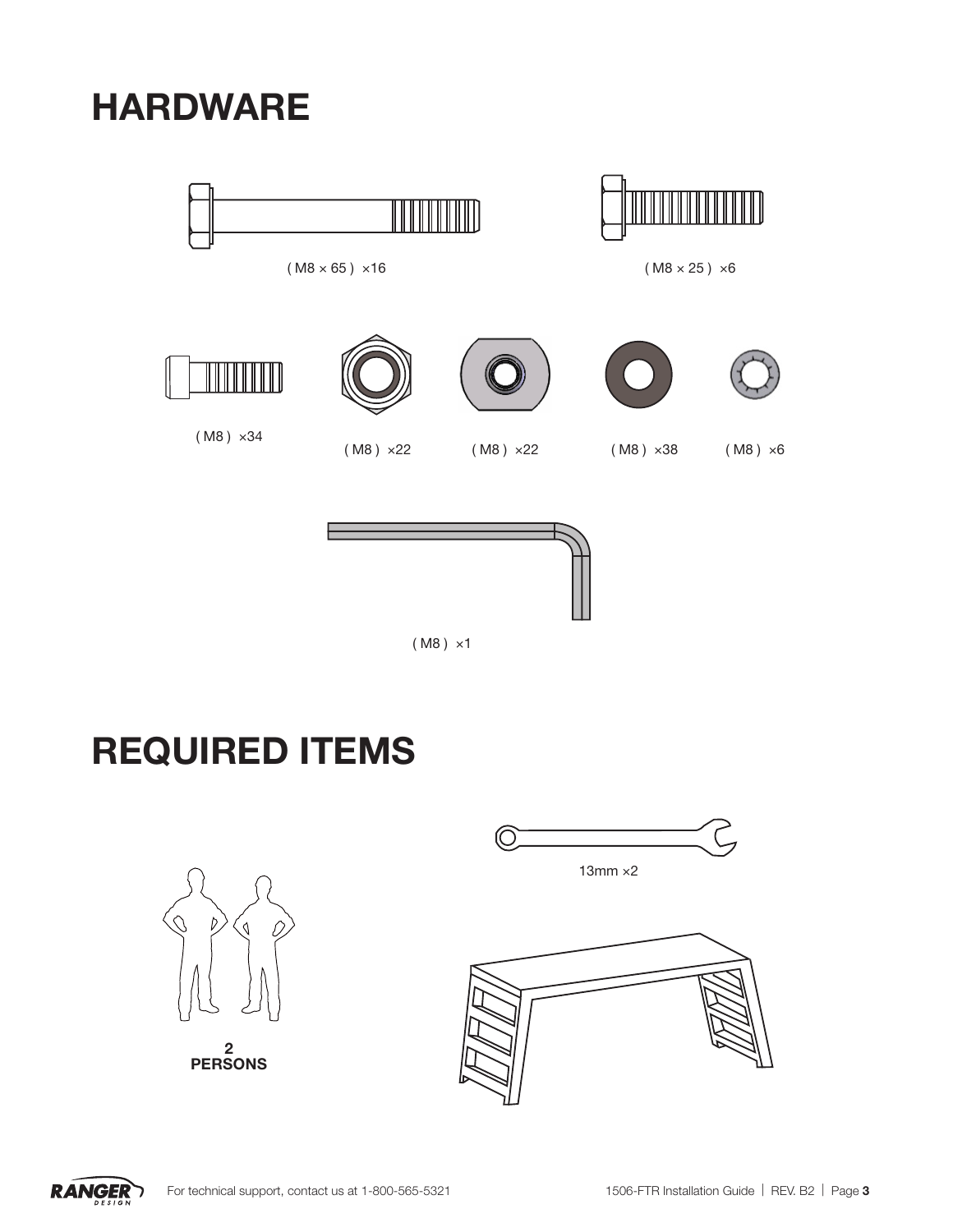# PHASE 2 – INSTALLATION 2.1 INSTALLATION

2.1.1 Install the feet.

NOTE: Apply a bead of silicone a round each hole.

### THREADED HOLES



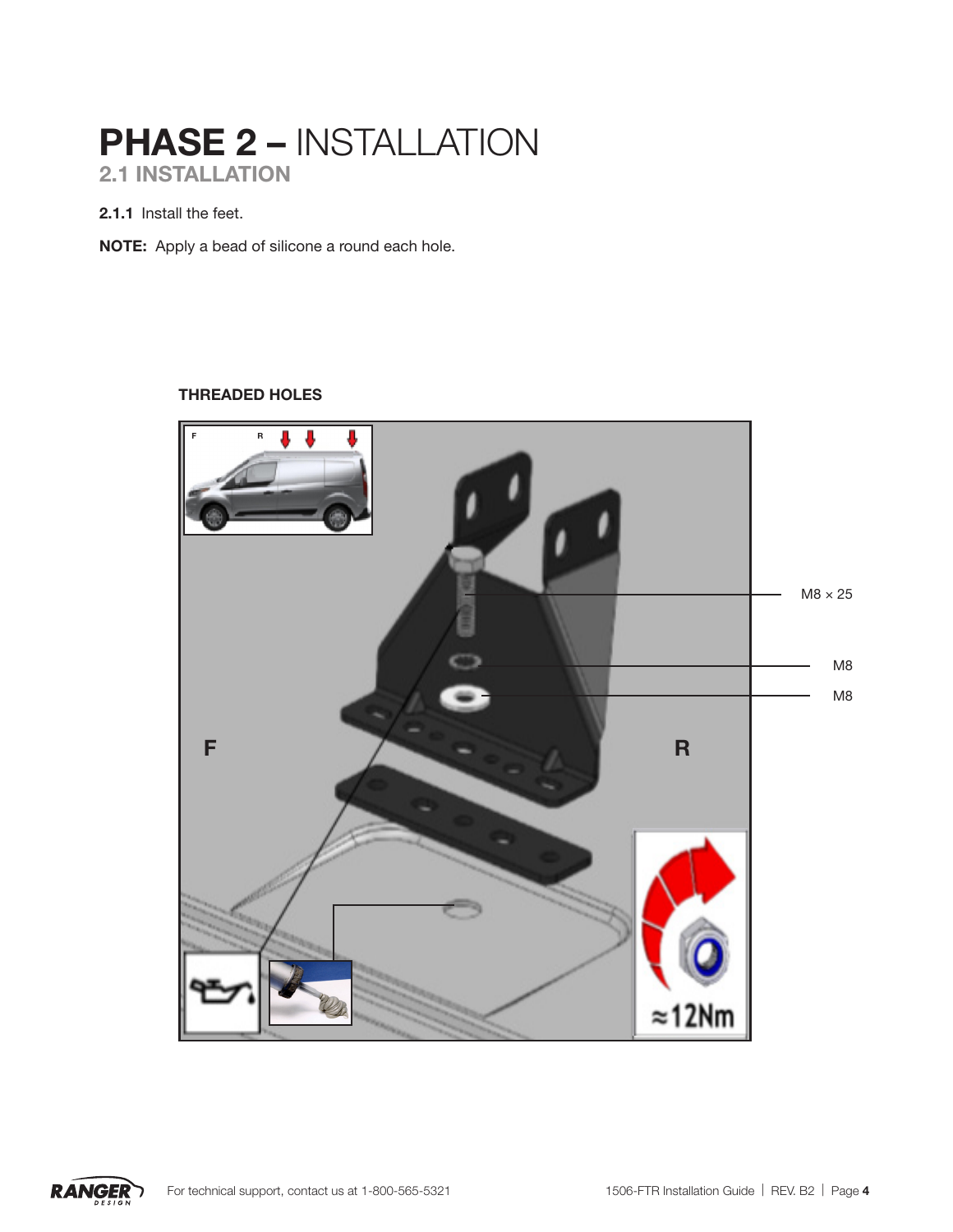2.1.2 Connect the 3 side rails parts.













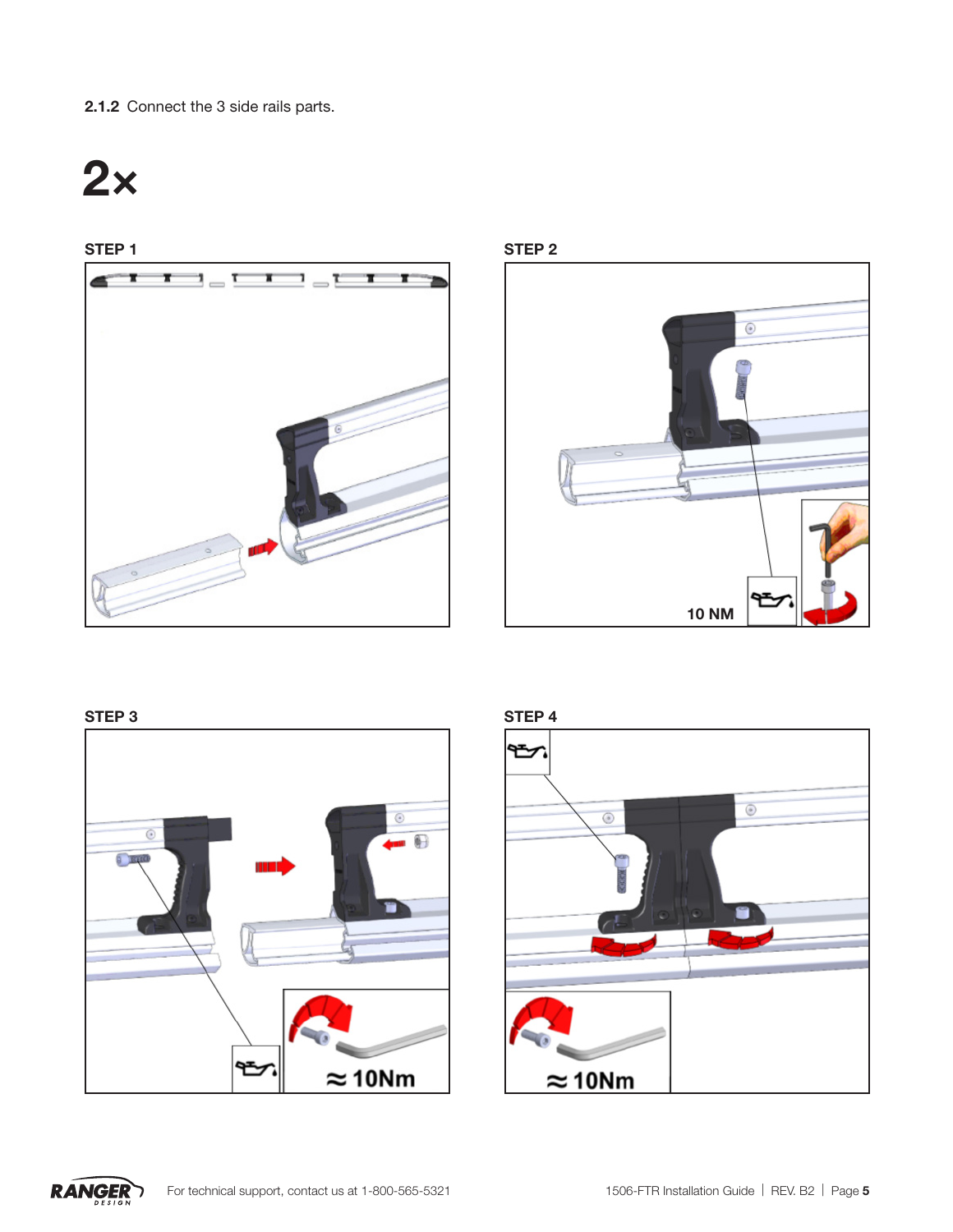2.1.3 Install 3 bars in the feet.



2.1.4 Slide 11pcs. of channel nuts in each side rails.



2.1.5 Attach the 2 side rails on both ends of the bar, using the 3rd, 5<sup>th</sup>, 7<sup>th</sup> & 8<sup>th</sup> Channel nuts from the front.



**RANGER** 

2.1.6 Attach the roller to the side rails using the 2 last channel nuts from the front.



2.1.7 Slide the rack to the appropriate position.



2.1.8 Center the bar on the vehicle.

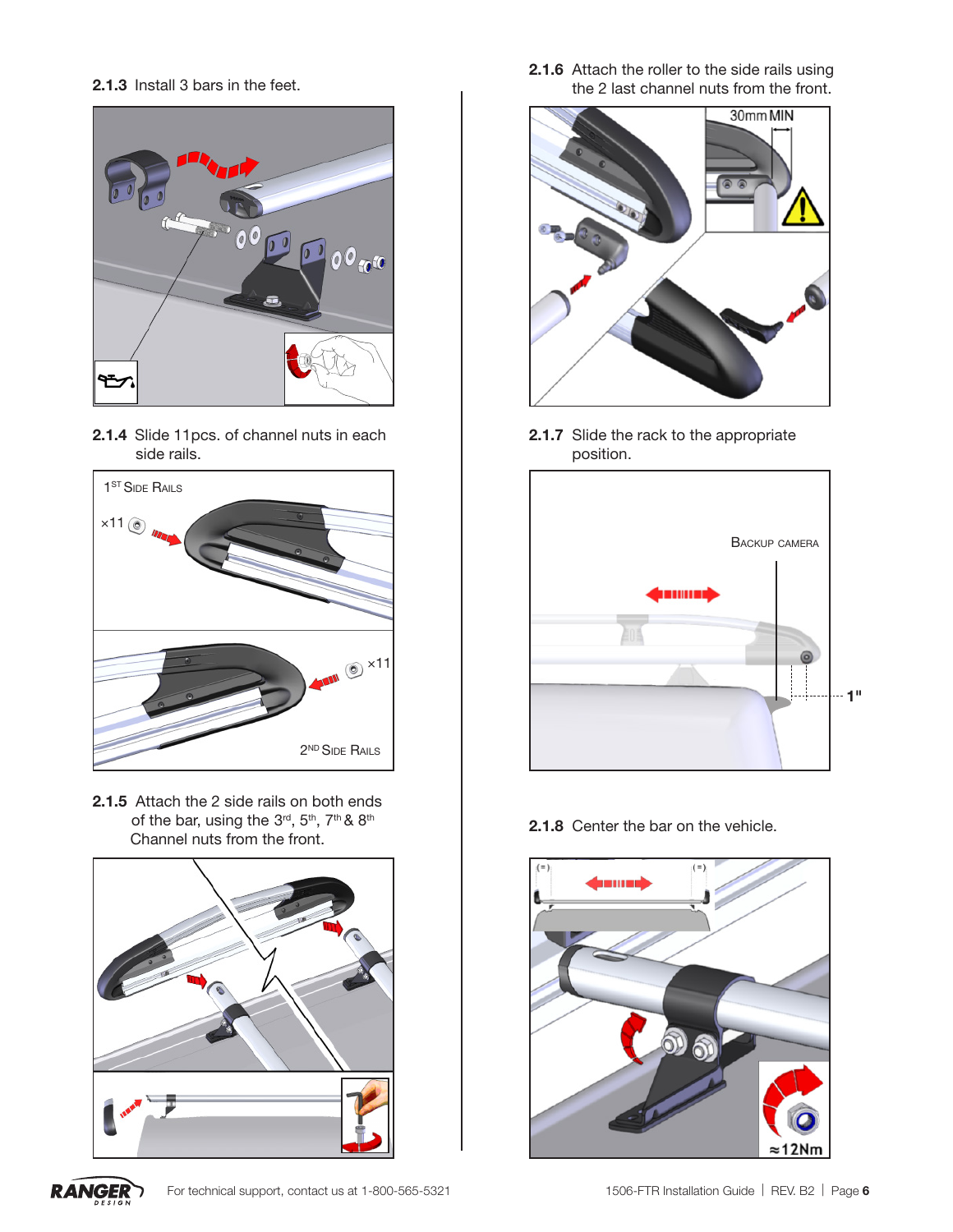



2.1.9 Attach the 5 bars. 2.1.10 Attach the foot cowl to the foot.



# PHASE 3 – TIPS 3.1 SAFETY TIPS